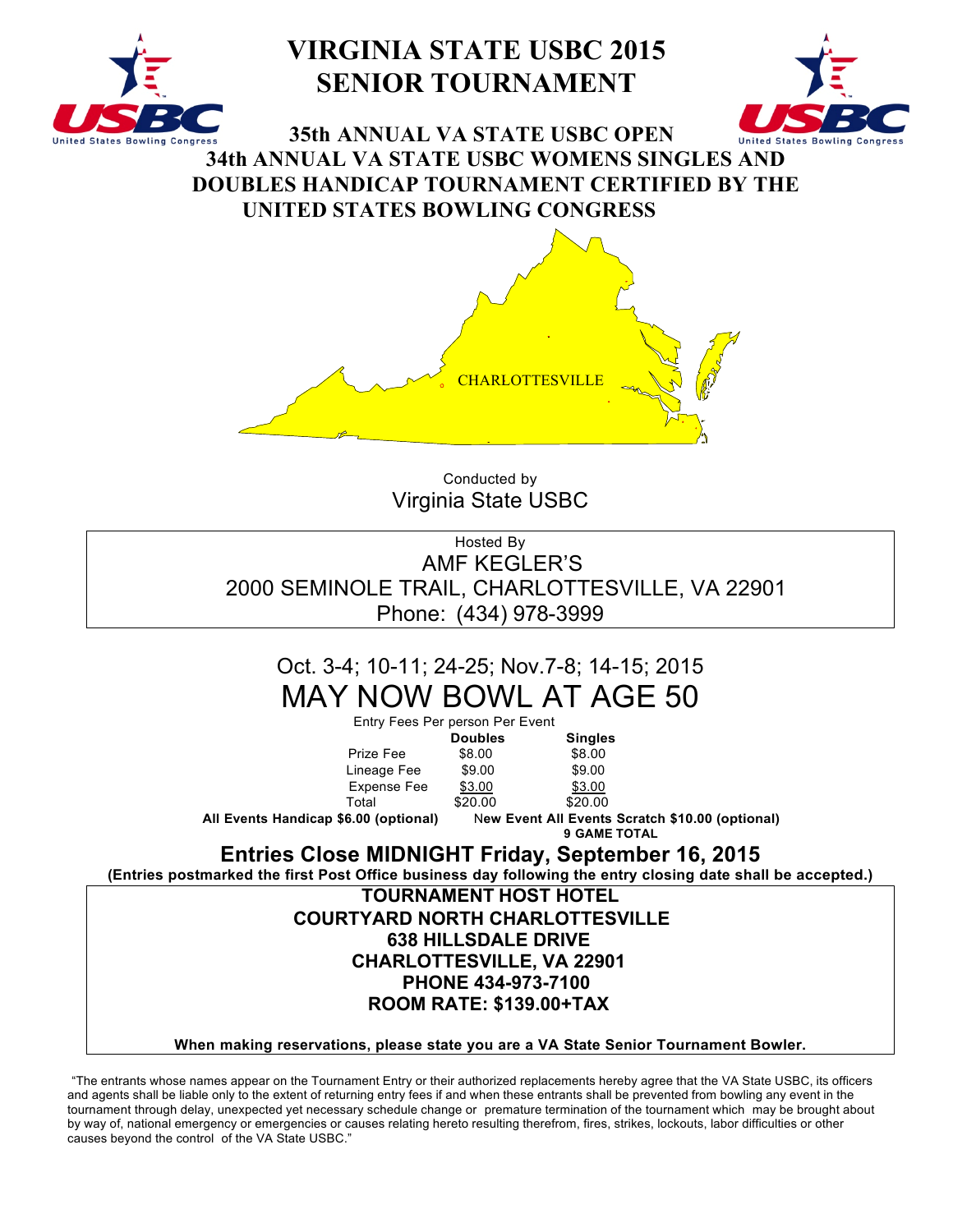|                                                                         | Virginia State USBC 2015 Senior Open & Senior Women's                                                        |                                                                                                                                                 |                             |                                                                                 | <b>OFFICE USE ONLY</b>                                                                                                                                                |  |  |
|-------------------------------------------------------------------------|--------------------------------------------------------------------------------------------------------------|-------------------------------------------------------------------------------------------------------------------------------------------------|-----------------------------|---------------------------------------------------------------------------------|-----------------------------------------------------------------------------------------------------------------------------------------------------------------------|--|--|
|                                                                         | <b>Handicap Bowling Tournament</b>                                                                           |                                                                                                                                                 |                             |                                                                                 |                                                                                                                                                                       |  |  |
| This form is for (2) different tournaments. Please mark an "X" in the   |                                                                                                              |                                                                                                                                                 |                             |                                                                                 | Entry No.<br>Amount Received \$                                                                                                                                       |  |  |
| appropriate block below to indicate which tournament this entry is for: |                                                                                                              |                                                                                                                                                 |                             |                                                                                 |                                                                                                                                                                       |  |  |
| <b>OPEN</b>                                                             | <b>WOMEN</b>                                                                                                 | Date Received                                                                                                                                   | Ck. No.                     |                                                                                 |                                                                                                                                                                       |  |  |
|                                                                         | Doubles: Date / Time *USE ONLY AFTER OTHER SQUADS ARE FULL                                                   |                                                                                                                                                 |                             |                                                                                 | Singles: Date / Time                                                                                                                                                  |  |  |
|                                                                         | ONLY FIVE WEEKS THIS YEAR, BIG GROUPS PICK YOUR TIMES EARLY                                                  |                                                                                                                                                 |                             |                                                                                 |                                                                                                                                                                       |  |  |
|                                                                         |                                                                                                              |                                                                                                                                                 |                             |                                                                                 |                                                                                                                                                                       |  |  |
|                                                                         | $10/03 = 8:30$ AM / 11:30 AM/ 2:30 PM                                                                        |                                                                                                                                                 |                             | $10/03 = 8:30$ AM / 11:30 AM/ 2:30 PM                                           |                                                                                                                                                                       |  |  |
|                                                                         | $10/04 = 8:30$ AM / 11:30 AM/ 2:30 PM*                                                                       |                                                                                                                                                 |                             | $10/04 = 8:30$ AM / 11:30 AM/ 2:30 PM*                                          |                                                                                                                                                                       |  |  |
|                                                                         | $10/10 = 8:30$ AM / 11:30 AM/ 2:30 PM                                                                        |                                                                                                                                                 |                             | $10/10 = 8:30$ AM / 11:30 AM/ 2:30 PM                                           |                                                                                                                                                                       |  |  |
|                                                                         | $10/11 = 8:30$ AM / 11:30 AM/ 2:30 PM*                                                                       |                                                                                                                                                 |                             | $10/11 = 8:30$ AM / 11:30 AM/ 2:30 PM*<br>$10/24 = 8:30$ AM / 11:30 AM/ 2:30 PM |                                                                                                                                                                       |  |  |
|                                                                         | $10/24 = 8:30$ AM / 11:30 AM/ 2:30 PM<br>$10/25 = 8:30$ AM / 11:30 AM/ 2:30 PM*                              |                                                                                                                                                 |                             | $10/25 = 8:30$ AM / 11:30 AM/ 2:30 PM*                                          |                                                                                                                                                                       |  |  |
|                                                                         | $11/07 = 8:30$ AM / 11:30 AM/ 2:30 PM                                                                        |                                                                                                                                                 |                             | $11/07 = 8:30$ AM / 11:30 AM/ 2:30 PM                                           |                                                                                                                                                                       |  |  |
|                                                                         | $11/08 = 8:30$ AM / 11:30 AM/ 2:30 PM*                                                                       |                                                                                                                                                 |                             | $11/08 = 8:30$ AM / 11:30 AM/ 2:30 PM*                                          |                                                                                                                                                                       |  |  |
|                                                                         | $11/14 = 8:30$ AM / 11:30 AM/ 2:30 PM                                                                        |                                                                                                                                                 |                             | $11/14 = 8:30$ AM / 11:30 AM/ 2:30 PM                                           |                                                                                                                                                                       |  |  |
|                                                                         | $11/15 = 8:30$ AM / 11:30 AM/ 2:30 PM*                                                                       |                                                                                                                                                 |                             | $11/15 = 8:30$ AM / 11:30 AM/ 2:30 PM*                                          |                                                                                                                                                                       |  |  |
|                                                                         | Do you want to be scheduled at the same time as your spouse?                                                 |                                                                                                                                                 |                             | Yes                                                                             | N <sub>0</sub>                                                                                                                                                        |  |  |
| <b>Doubles</b>                                                          |                                                                                                              |                                                                                                                                                 |                             | <b>Singles</b>                                                                  |                                                                                                                                                                       |  |  |
| 1st Choice                                                              |                                                                                                              |                                                                                                                                                 |                             |                                                                                 | 1st Choice                                                                                                                                                            |  |  |
| 2nd Choice                                                              |                                                                                                              |                                                                                                                                                 |                             |                                                                                 | 2nd Choice 2012                                                                                                                                                       |  |  |
|                                                                         | Team Captain: 1997                                                                                           |                                                                                                                                                 | Address:                    |                                                                                 |                                                                                                                                                                       |  |  |
|                                                                         |                                                                                                              |                                                                                                                                                 |                             |                                                                                 |                                                                                                                                                                       |  |  |
| Phone:                                                                  |                                                                                                              | City, State, Zip:                                                                                                                               |                             |                                                                                 |                                                                                                                                                                       |  |  |
| <b>Name</b>                                                             |                                                                                                              |                                                                                                                                                 | <b>USBC</b>                 | <b>Birth Date</b>                                                               | <b>Optional Events</b>                                                                                                                                                |  |  |
| Last                                                                    | <b>First</b>                                                                                                 | Int.                                                                                                                                            | Card No.                    | M/D/Y                                                                           | (Circle each choice)                                                                                                                                                  |  |  |
|                                                                         |                                                                                                              |                                                                                                                                                 |                             |                                                                                 | Hdcp A/E -Yes or No                                                                                                                                                   |  |  |
| Address:                                                                |                                                                                                              |                                                                                                                                                 |                             |                                                                                 |                                                                                                                                                                       |  |  |
|                                                                         | Zip                                                                                                          |                                                                                                                                                 |                             | <b>Average (14-15)</b>                                                          |                                                                                                                                                                       |  |  |
| Phone: (                                                                |                                                                                                              |                                                                                                                                                 |                             |                                                                                 |                                                                                                                                                                       |  |  |
| 2.                                                                      |                                                                                                              |                                                                                                                                                 |                             |                                                                                 | Birth Date (M/D/Y) Hdcp A/E - Yes or No                                                                                                                               |  |  |
| Address:                                                                |                                                                                                              |                                                                                                                                                 |                             |                                                                                 |                                                                                                                                                                       |  |  |
|                                                                         | Zip                                                                                                          |                                                                                                                                                 |                             | <b>Average (14-15)</b>                                                          |                                                                                                                                                                       |  |  |
| Phone: (                                                                |                                                                                                              |                                                                                                                                                 |                             |                                                                                 |                                                                                                                                                                       |  |  |
|                                                                         | Bowlers must enter both Singles & Doubles.                                                                   |                                                                                                                                                 |                             |                                                                                 |                                                                                                                                                                       |  |  |
|                                                                         | Check if you prefer to roll (6) games in a row                                                               |                                                                                                                                                 |                             | or $(3)$ games per day                                                          |                                                                                                                                                                       |  |  |
|                                                                         | Entry Fee per Person per Event is \$20.00, (Prize Fee - \$8.00; Bowling Fee - \$9.00; Expense Fee - \$3.00). |                                                                                                                                                 |                             |                                                                                 |                                                                                                                                                                       |  |  |
|                                                                         |                                                                                                              | Bowlers entered in the doubles event must also enter the singles event.<br>Likewise, all singles events entrants must enter bowl doubles event. |                             |                                                                                 |                                                                                                                                                                       |  |  |
|                                                                         |                                                                                                              | Price Chart per Person on Back                                                                                                                  |                             |                                                                                 |                                                                                                                                                                       |  |  |
|                                                                         | No entries will be processed without full payment of entry fees, made payable to: VA State USBC Seniors.     |                                                                                                                                                 |                             |                                                                                 |                                                                                                                                                                       |  |  |
|                                                                         |                                                                                                              |                                                                                                                                                 |                             |                                                                                 |                                                                                                                                                                       |  |  |
|                                                                         |                                                                                                              |                                                                                                                                                 | <b>MAIL ALL ENTRIES TO:</b> |                                                                                 |                                                                                                                                                                       |  |  |
| <b>NOW BOWL AT 50</b>                                                   |                                                                                                              | <b>VA State Senior Tournament Manager</b>                                                                                                       |                             |                                                                                 | <b>Scratch Singles-Yes or No</b><br><b>Scratch Doubles-Yes or No</b><br><b>Scratch Singles-Yes or No</b><br><b>Scratch Doubles-Yes or No</b><br><b>NOW BOWL AT 50</b> |  |  |
|                                                                         |                                                                                                              | 7922 Layne Court, Roanoke, VA 24019 Phone (540) 797-9539                                                                                        | Mike Eckles                 |                                                                                 |                                                                                                                                                                       |  |  |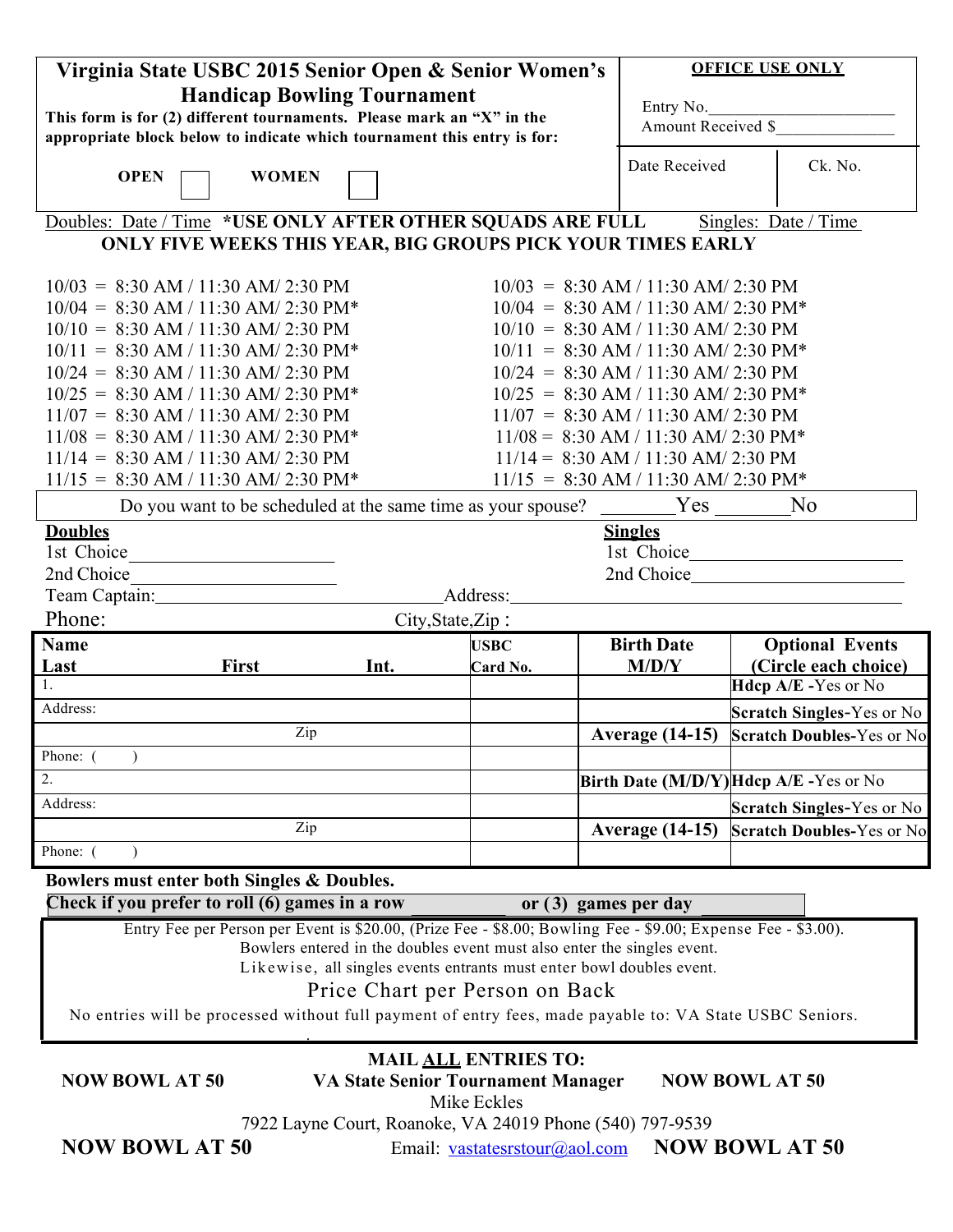### **2015 VA STATE USBC SENIOR TOURNAMENT OFFICIAL RULES (KEEP RULES FOR YOUR REFERENCE)**

1. This tournament will be certified by USBC and will be governed by the rules of that organization.

2. The 2015-2016 USBC Playing Rules will govern. Other rules may apply to this tournament only.

3. This will be a handicap doubles and singles tournament with two separate divisions, OPEN and WOMEN.

Handicap in each age classification will be 100% of 230. Within these divisions will be six age classifications, based on age as of October 2nd, as follows:

Super Seniors: 75 and up; Class 1: 70-74; Class 2: 65-69 Class 3: 60-64; Class 4: 55-59; Class 5: 50-54

#### **The Tournament Manager may re-rate any bowler.**

4. *Entering Requirements:*

#### **All participants:**

1) Must be a current member of USBC.

2) Participants entering the VA State USBC OPEN tournament must be a member of VA STATE USBC.

3) Participants in the VA State USBC WOMEN'S tournament must be a member of VA STATE USBC.

4) Non members may participate by paying Associate: Adults – national dues (\$10.00) plus the actual dues charged by the local and state association the bowler is joining. When the local and state dues are not known, adult associate dues will be \$21.00 (\$10.00 National, \$10.00 local and \$1.00 state.)

5) Bowlers entered in the doubles event must also enter the singles. Likewise all singles events entrants must also bowl doubles event. A bowler is not eligible to enter more than once in the doubles or singles events but can sub in doubles unlimited times.

#### 5. *Average Requirements:*

#### *USBC Rule 319a-2, 319d, and 319e is waived.*

1) Participants must use their final highest previous winter league average of 21 games or more;

2) If no previous winter average, participant may use their final highest previous summer league average of 21 games or more.

3) If a participant does not have an average for either of the above, then they may use their highest current season average for a minimum of 12 games as of the day they participate in the tournament.

4) A participant without a qualifying average under the above rules will be entered with a 230 average.

5) It is the bowler's responsibility to verify the accuracy of their own average, whether originally submitted by the bowler, the team captain or others. Failure to use correct average may disqualify the score if submitted average is lower than correct average, thereby resulting in a lower classification or more handicap. Prize winnings will be based on the submitted average, if it is higher than the correct average. (Rule 319a, Item 3).

6. *Entry Fee:* The entry fee will be \$20.00 per person **per event** as follows**:** \$8.00 prize fee, \$9.00 lineage fee, and \$3.00 expense fee. (All-Events fee of \$6.00, optional). Entry Fees for both doubles and singles, plus All Events, is \$46.00 per person. No entry will be processed unless accompanied by remittance made payable to *Virginia State Seniors Tournament. Entries close 9/16, 2015. All entries postmarked the first P.O. business day following the entry closing date shall be accepted.* No refund of entry fees will be given after the participant's entry form has been received by tournament management and a confirmation of receipt has been sent.

7. *Substitutes:* Substitutes will be allowed in any event. The substitute will replace the original bowler in the entry lineup. Substitutes are not required to reimburse the entry fee paid by the original entrant. Substitutes are entitled to all prize winnings. Team Captain may make replacements in the entry by reporting such replacements to the tournament office 30 minutes prior to bowling. Substitutes will assume position of original applicant. *(Refer to USBC Rule 324a)*. All substitutes will be made in accordance with USBC Rules 324a and 324b.

#### **Tournament Management will not be responsible for securing substitutes.**

8. *Order of Bowling:* All bowlers will bowl in the order listed on entry form. No more than four bowlers will be assigned to each lane. Bowlers have a preference as to which event bowled first. If a bowler wishes to bowl singles one day and doubles the next day, please indicate on the entry form in the space provided.

9. *Official Score:* The Center scoring device will be the official score and the recap sheet will be the official record after game scores are entered. The recap sheet will be audited and obvious errors corrected. Protests must be confirmed in writing to the Tournament Manager before the tournament prize payments are made (USBC Rule 329).

10. *Prize Money:* All prize money will be returned 100% in the event and division for which it is received. Prize money will be distributed at a ratio of at least one for every ten entries in each division event. Checks will be mailed to the listed team captain within 30 days from completion of the tournament unless an extension has been granted. Team Captains shall, in turn, distribute prize checks within 15 days of receipt.

#### 11. **Champions:**

1) All-Events Champions in their respective age classification in their division (OPEN or WOMEN'S) will have their entry fee paid for to enter the USBC National Senior Championships. An official USBC tournament shirt will also be purchased for the champions to wear in the national competition.

2) A woman may participate in both tournaments. She physically has to bowl in both. She cannot use scores from one and apply to the other. If she wins both, she would have to declare which one she wants to enter in the National Seniors tournament.

3) If a tie exists for the championship within an age classification, determination of who qualifies for the USBC National Seniors will be based on the bowler in the tied position who has the highest game with handicap. If a tie still exists, the second highest score with handicap, and so forth, will be used until the tie is broken.

4) If the all events winner did not pay all events fees, she/he would not receive all events prize money from the tournament; however, she/he would be the eligible all events winner to go to the National Senior Tournament. 12. All decisions of the tournament manager are final.

### MAY NOW BOWL AT AGE 50.

# **ADDITIONAL NEW EVENTS!!!!**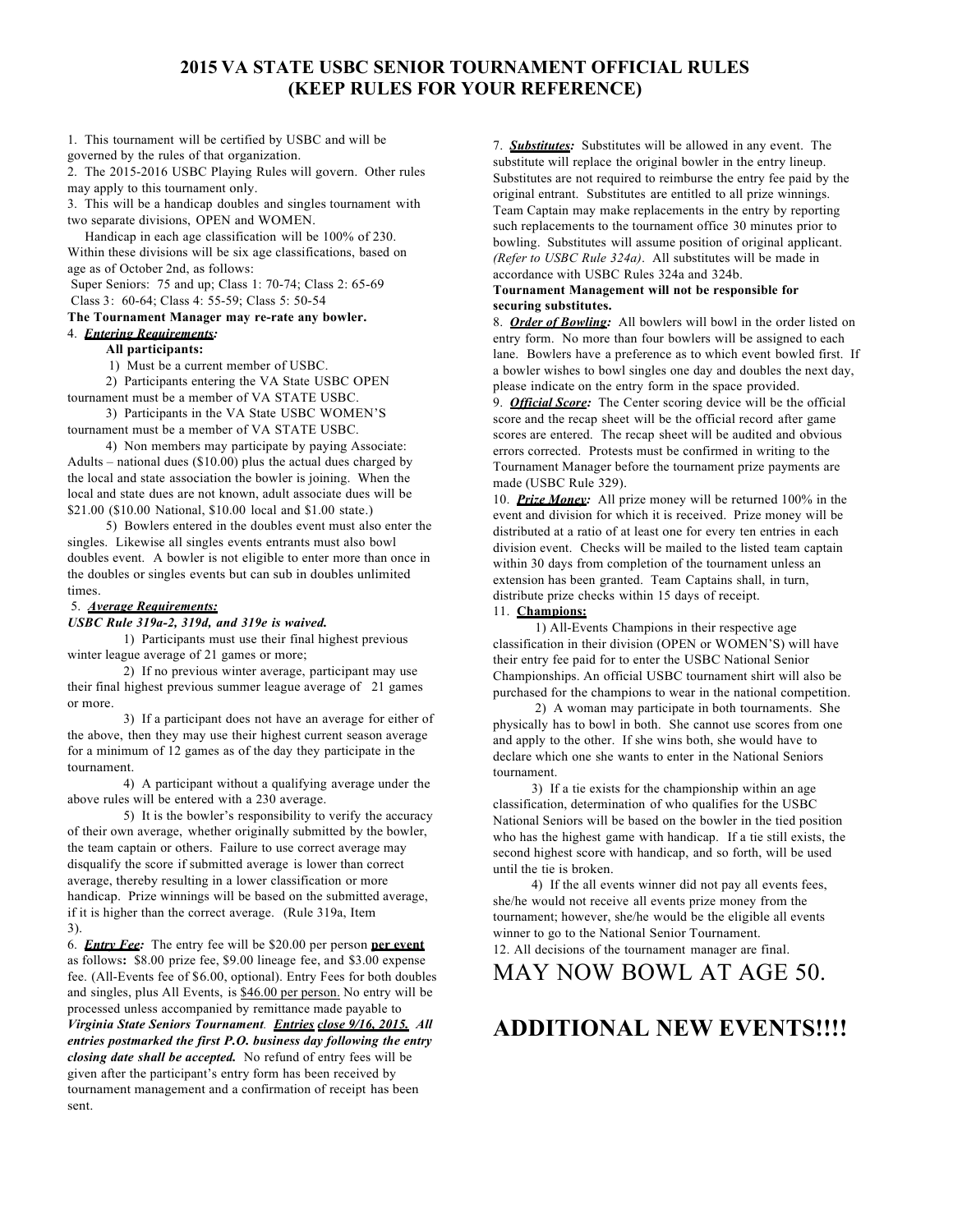### **TOURNAMENT HOST HOTEL COURTYARD NORTH CHARLOTTESVILLE 638 HILLSDALE DRIVE CHARLOTTESVILLE, VA 22901 Phone: 434-973-7100 ROOM RATE: \$139.00 + TAX**

 **When making reservations, please state you are a VA State Senior Tournament Bowler.**

# **MAY NOW BOWL AT AGE 50!!!**

# **ADDTIONAL NEW EVENTS!!!!**

| <b>Price Chart Per Person</b>                                                             |                                                                 |                    |  |  |  |
|-------------------------------------------------------------------------------------------|-----------------------------------------------------------------|--------------------|--|--|--|
| Doubles & Singles                                                                         |                                                                 | \$40.00            |  |  |  |
|                                                                                           | Doubles/Singles & Handicap All Events (6 Game Total-All Events) | \$46.00            |  |  |  |
|                                                                                           | Doubles/Singles, Team & Handicap All Events                     | \$66.00            |  |  |  |
| Doubles/Singles, Team, Handicap All Events & Scratch All Events (9 Game Total-All Events) |                                                                 |                    |  |  |  |
| <b>NEW EVENT</b>                                                                          | Scratch Singles (Optional)                                      | \$76.00<br>\$10.00 |  |  |  |
| <b>NEW EVENT</b>                                                                          | Scratch Doubles (Optional)                                      |                    |  |  |  |

| <b>MAIL ALL ENTRIES TO:</b> | <b>VA State Senior Tournament</b> |
|-----------------------------|-----------------------------------|
|                             | Mike Eckles, Manager              |
|                             | 7922 Layne Court                  |
|                             | Roanoke, VA 24019                 |
|                             | Phone: (540) 797-9539             |
|                             |                                   |
|                             | Email: vastatesrstour@aol.com     |
|                             |                                   |